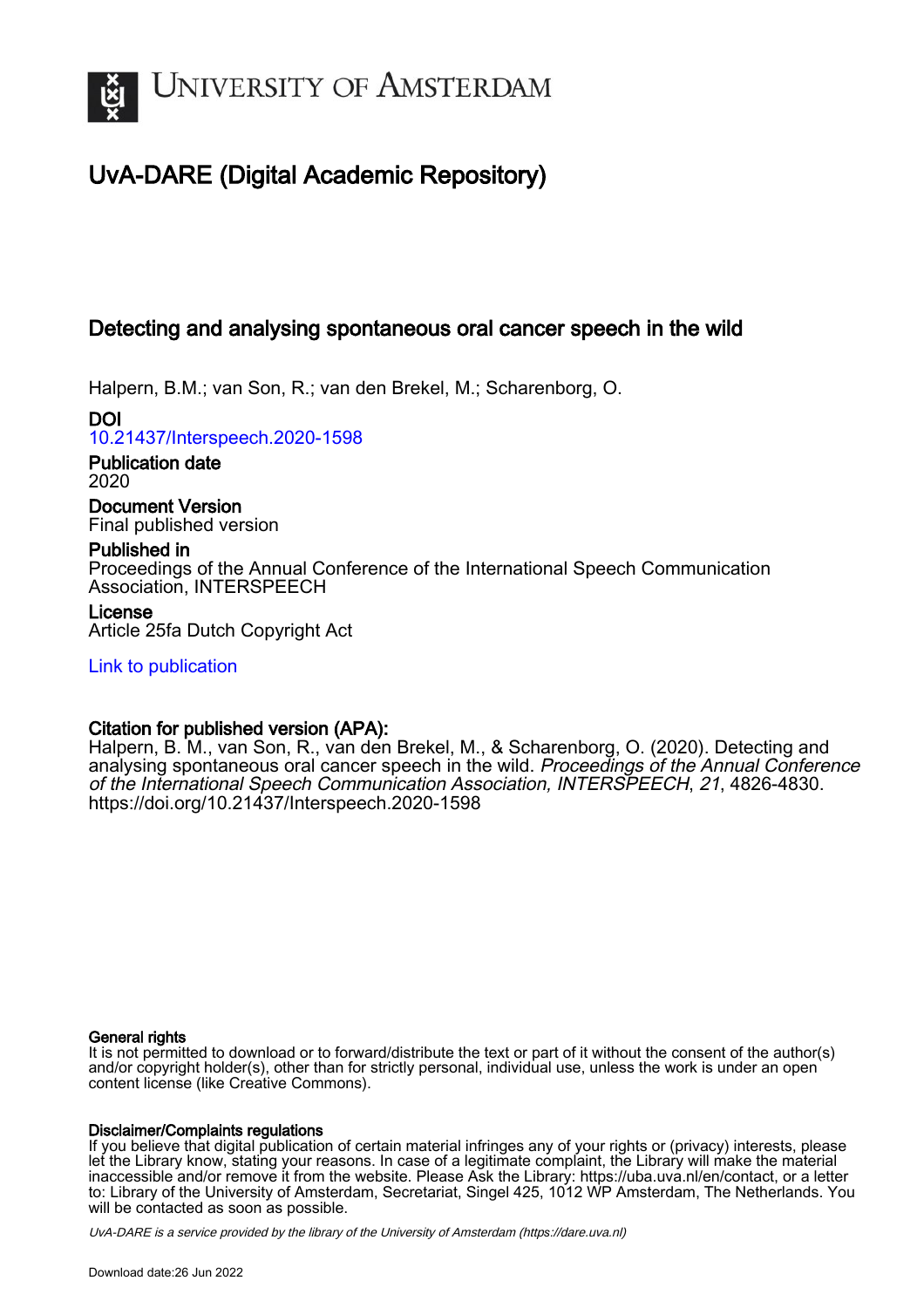

# Detecting and analysing spontaneous oral cancer speech in the wild

*Bence Mark Halpern*<sup>123</sup>*, Rob van Son*<sup>13</sup>*, Michiel van den Brekel*<sup>13</sup>*, Odette Scharenborg*<sup>2</sup>

<sup>1</sup>University of Amsterdam, ACLC, Amsterdam, The Netherlands

<sup>2</sup>Multimedia Computing Group, Delft University of Technology, Delft, The Netherlands <sup>3</sup>Netherlands Cancer Institute, Amsterdam, The Netherlands

b.halpern@nki.nl, r.v.son@nki.nl, M.W.M.vandenBrekel@uva.nl, o.e.scharenborg@tudelft.nl

### Abstract

Oral cancer speech is a disease which impacts more than half a million people worldwide every year. Analysis of oral cancer speech has so far focused on read speech. In this paper, we 1) present and 2) analyse a three-hour long spontaneous oral cancer speech dataset collected from YouTube. 3) We set baselines for an oral cancer speech detection task on this dataset. The analysis of these explainable machine learning baselines shows that sibilants and stop consonants are the most important indicators for spontaneous oral cancer speech detection.

Index Terms: pathological speech, corpus, oral cancer speech, explainable AI

# 1. Introduction

Oral cancer is a disease which impacts approximately 529,500 people worldwide every year [1]. Apart from improving survival rates (*mortality*), research attention has shifted to improving the quality of life after surgery [2]. Oral cancer survivors can suffer from several problems affecting their quality of life: difficulty swallowing [3, 4], decreased tongue mobility [5] and impaired speech intelligibility [3]. The latter is the focus of our paper.

Speech impairment occurs due to the oral cancer treatment in which parts of the tongue or the entire tongue is removed (*partial/total glossectomy*). This partial or full removal causes an inability to reach articulatory targets. Oral cancer speech is consequently primarily impaired at the articulatory level, while only patients who have also undergone radiation therapy also have problems with phonation [3].

Different studies show different characteristics of oral cancer speech impairment. Stop consonants (mainly /k/, /g/, /b/,  $/p/$ ,  $/t/$ ,  $/d/$ ) [6, 7] and alveolar sibilants (i.e.,  $/s/$ ,  $/z/$ ) [8] seem to be primarily affected. In certain cases, patients are able to learn articulatory compensation techniques to adjust for the lost tongue tissue. For example, /t/ and /d/ can be produced by an altered bilabial seal [3]. The effect of glossectomy on vowels and diphthongs is less clear [9, 10].

Analysis of oral cancer speech has so far focused on read speech. In the studies above, participants were asked to read a text passage. However, it has been shown that such structured tasks can fail to identify some characteristics of speech [11].

So far, no research has been carried out investigating whether oral cancer speech can be reliably differentiated from non-oral cancer speech automatically. The aim of the paper is three-fold: 1) we investigate whether spontaneous oral cancer speech can be differentiated from healthy speech, focusing on spontaneous speech for the first time as far as we know, and as such present the first baselines for oral cancer speech detection. 2) In order to do so, we collected a large dataset, which allows us to use machine learning techniques. Creating a large dataset

of pathological speech is time-consuming due to slow patient recruitment. We, therefore, created a database of "found" oral cancer speech, which is freely available to the community.<sup>1</sup> 3) We provide a preliminary analysis of the differences in spontaneous oral cancer speech and healthy speech.

Pathological speech detection is a broad field. There are two main approaches employed in the field. The first one is to develop a new acoustic feature using some knowledge about the pathological speech and use that in a simple classification model. Effectively, this is solving the problem in a divide-andconquer approach: detecting known characteristics of a pathology and then feeding it into a classifier. A typical example of this is looking at unsuccessful phone realisations with an automatic speech recogniser (ASR) [12, 13]. The second approach is to generate some acoustic features from the audio using standard feature extractors (frontends) like openSMILE [14], Kaldi [15] or librosa [16]. This is a good approach if we are unsure what features would be the most appropriate. These features are then used to train a few chosen machine learning models (backends) such as artificial neural networks [17], Gaussian mixture models [18], support vector machines [19] and boosted regression trees [20]. These techniques rely on the models' learning capabilities to find any difference in the feature distributions of healthy and pathological speakers. We follow the second approach here, by using the Kaldi feature extractor along with ASR features.

In order to analyse the differences between oral cancer speech and healthy speech we only use backends which have some degree of explainability. Moreover, in addition to Kaldi features, we use phonetic posteriorgrams (PPG) as ASR-based features, which are easier to interpret than MFCC or PLP.

# 2. Dataset

We manually collected audio data containing English, spontaneous oral cancer speech from 3 male speakers and 8 female speakers from YouTube. The presence of oral cancer speech in the audio was determined by the content of the video and the authors' experience with such speakers. The audio was manually cut to exclude music, healthy speakers and artefacts, leaving only the oral cancer speech. The total duration of the oral cancer dataset is 2h and 59mins.

As our spontaneous healthy speech, we chose a subset of native American English speakers from the VoxCeleb dataset [21]. This dataset was chosen because it was also originally collected from YouTube. This allows exclusion of YouTube characteristics as a confounding factor in the detection task. The gender and number of speakers, as well as the amount of speech material for each speaker, was matched with that of the speech of the 11 oral cancer speakers to ensure that the ratio of the

<sup>1</sup>http://doi.org/10.5281/zenodo.3732322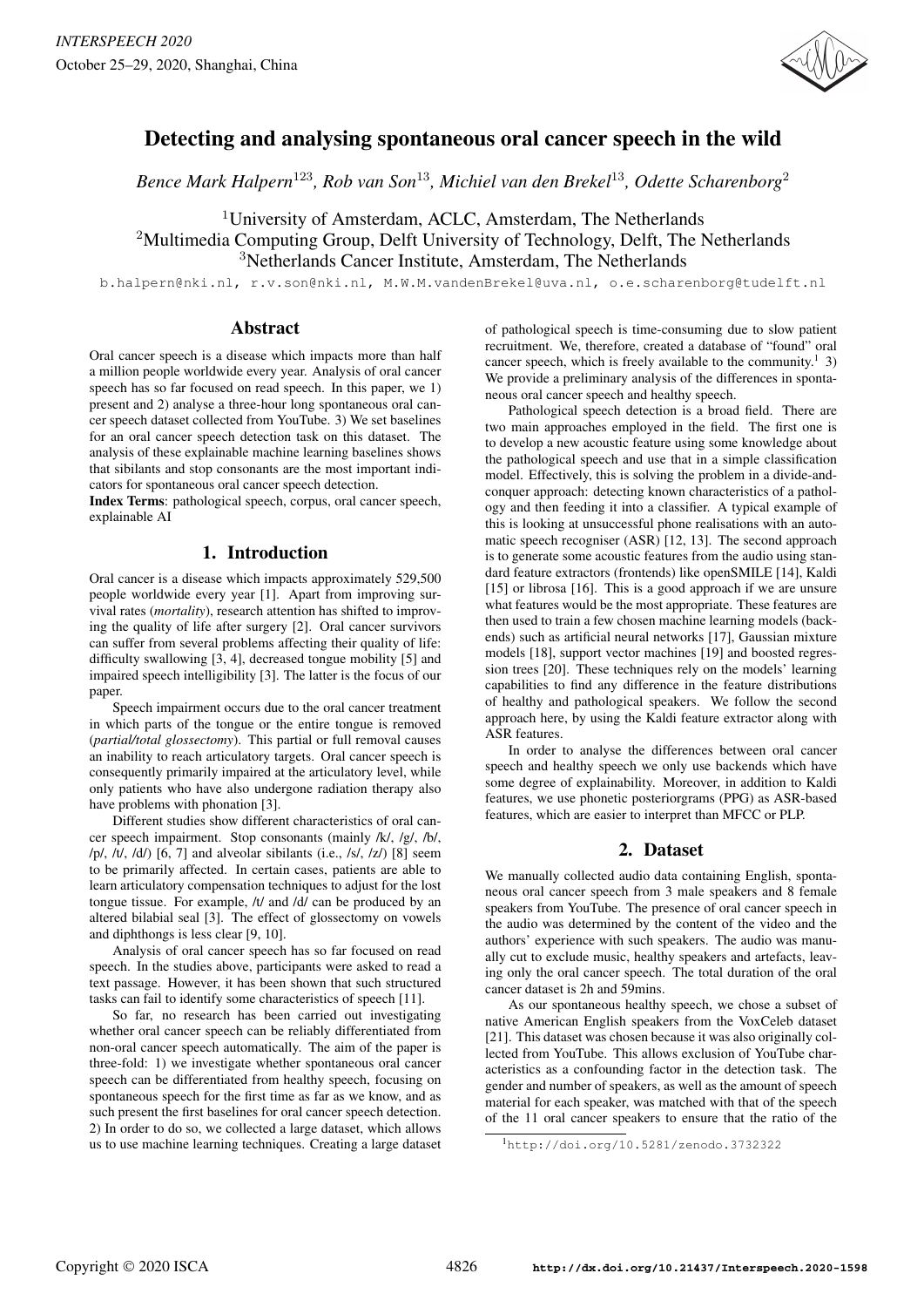recordings is similar in the two datasets. There is no overlap in speakers between the training and test sets. In total, there are 10 speakers (8 female, 2 male) in the training set, and there are 12 (8 female, 4 male) speakers in the test set. The total duration of the training set is 4 h and 36 mins, for the test set 1 h 28 mins. The average duration per speaker is 27.6 min in the training set and 7.3 min in the test set.

The recordings in the oral cancer dataset were automatically cut into 5 s chunks to match the average duration of the utterances in the VoxCeleb dataset using ffmpeg. The audio was downsampled to 16 kHz and converted from stereo to mono. Loudness was normalised to 0.1 dB using the sox tool.

#### 3. Method

We compared several frontend and backend combinations to find the best oral cancer vs. healthy speech detection system. Sections 3.1 and 3.2 describe the different frontends and backends, respectively, and the rationale why we chose them. The code of the analysis is also available online<sup>2</sup>.

#### 3.1. The preprocessing frontends

The following features have been extracted from the audio (abbreviations in bold). All features were calculated using the Kaldi frontend [15], unless mentioned otherwise. Silences were cut using Kaldi's voice activity detection (VAD) algorithm.

- MFCC Mel-frequency cepstral coefficients are used as the baseline feature.
- LTAS Long term average spectrum is used as a voice quality measurement in the early detection of pathological speech [22, 23] and to evaluate the effect of speech therapy or surgery on voice quality [24]. The LTAS features are extracted by calculating the mean and standard deviation of the frequency bins of Kaldi spectrograms and stacking them together.
- PLP Perceptual linear predictive coefficients are known to be related to the geometry of the vocal tract based on the principles of source-filter theory [25]. During oral cancer the geometry of the vocal tract changes, so we expect that PLPs have useful information for detection. The PLPs are calculated based on [26].
- Pitch To investigate whether there are also prosodic and phonation impairments in oral cancer speech, a combination of pitch and voicing likelihood feature is used [27].
- PPG Phonetic posteriorgrams were calculated using an ASR trained on Librispeech [28], based on the implementation of [29]. PPGs are probability distributions over a set of phones, i.e., what is the probability that this phone is spoken at this frame of the utterance. The implementation that we used included 40 phones, including the phone for silence. However, silence phones were excluded in our approach.

#### 3.2. The backends

Two different backends were used: a Gaussian Mixture Model (GMM) and a linear regression method (LASSO) [30]. Linear regression is generally the easiest to interpret, however when the dimensionality of the features are high, a feature selection

step is usually recommended, that is why we used LASSO. The GMM is used widely in pathological speech detection [20, 18]. The GMM and LASSO models were implemented using the sklearn [31] library.

In addition to these two traditional models, we also trained a Dilated Residual Network (ResNet) [32]. Similar architectures have been successful in detecting spoofed speech [33, 34]. We expect ResNet's ability to recognise unnatural speech to be useful for detection of pathological speech.

#### *3.2.1. Gaussian mixture model*

We trained separate GMMs for oral cancer speech and healthy speech. The number of mixture components for each GMM was chosen so that it maximises performance on the test set from the list of  $m = [4, 8, 10, 12, 16]$ . This could result in overfitting to the test set, however, in practice we found that the test set performance is relatively insensitive to the choice of the mixture parameter. This is further discussed in Section 5. We report the number of mixture components used with the results in Table 1. At test time, we presented the healthy and the oral cancer speech utterances to both models. To determine whether the input speech frame contained healthy or oral cancer speech, we calculated the likelihoods for each speech frame and averaged over all frames to compute a single likelihood for the entire stretch of speech. The average likelihoods for both models were subsequently compared.

#### *3.2.2. LASSO*

LASSO is a variant of linear regression, which performs feature selection and regression simultaneously. It might be the case that for a given linear regression task, some features do not contain any relevant information to make predictions. In LASSO, coefficients of regression are encouraged to be close to zero if they do not provide useful information. Zeroing (pruning) some features means that the model requires only a subset of all predictors, making it parsimonious and easier to interpret. Pruning of the features is facilitated by setting the hyperparameter  $\alpha$ : the larger this parameter is, the closer the coefficients are to zero. This hyperparameter is taken from the list  $\alpha = [0.1, 0.01, 0.001, 0.0001]$  and tuned on the test set (see Section 5). The hyperparameters are reported with the results in Table 1.

#### *3.2.3. Neural network classifier (Spectrogram-ResNet)*

The ResNet architecture consists of four Dilated ResNet blocks. Each block has a different kernel size (width  $\times$  height) and number of filters:  $(240 \times 100)$  and 8;  $(120 \times 200)$  and 16;  $(60 \times 100)$  and 32;  $(30 \times 50)$  and 64. This is followed by a fully connected layer with 100 hidden nodes and finally a softmax layer. The architecture is described in detail in in [33].

The input of the ResNet consisted of spectrograms. Spectrograms are highly informative, high dimensional features, which capture most properties of the raw speech signals. They are widely used with neural network backends [35, 34]. The input spectrograms were zero padded to the length of the longest utterance so that even the longest utterance could be processed by the network. The network was trained for 50 epochs in Keras [36], selecting the model with the best validation loss after training. We used the Adam optimiser with a learning rate of  $\mu = 0.001$  [37]. To avoid overfitting on the test material, no hyperparameter optimisation was performed (see Section 5).

<sup>2</sup>https://github.com/karkirowle/oral\_cancer\_ analysis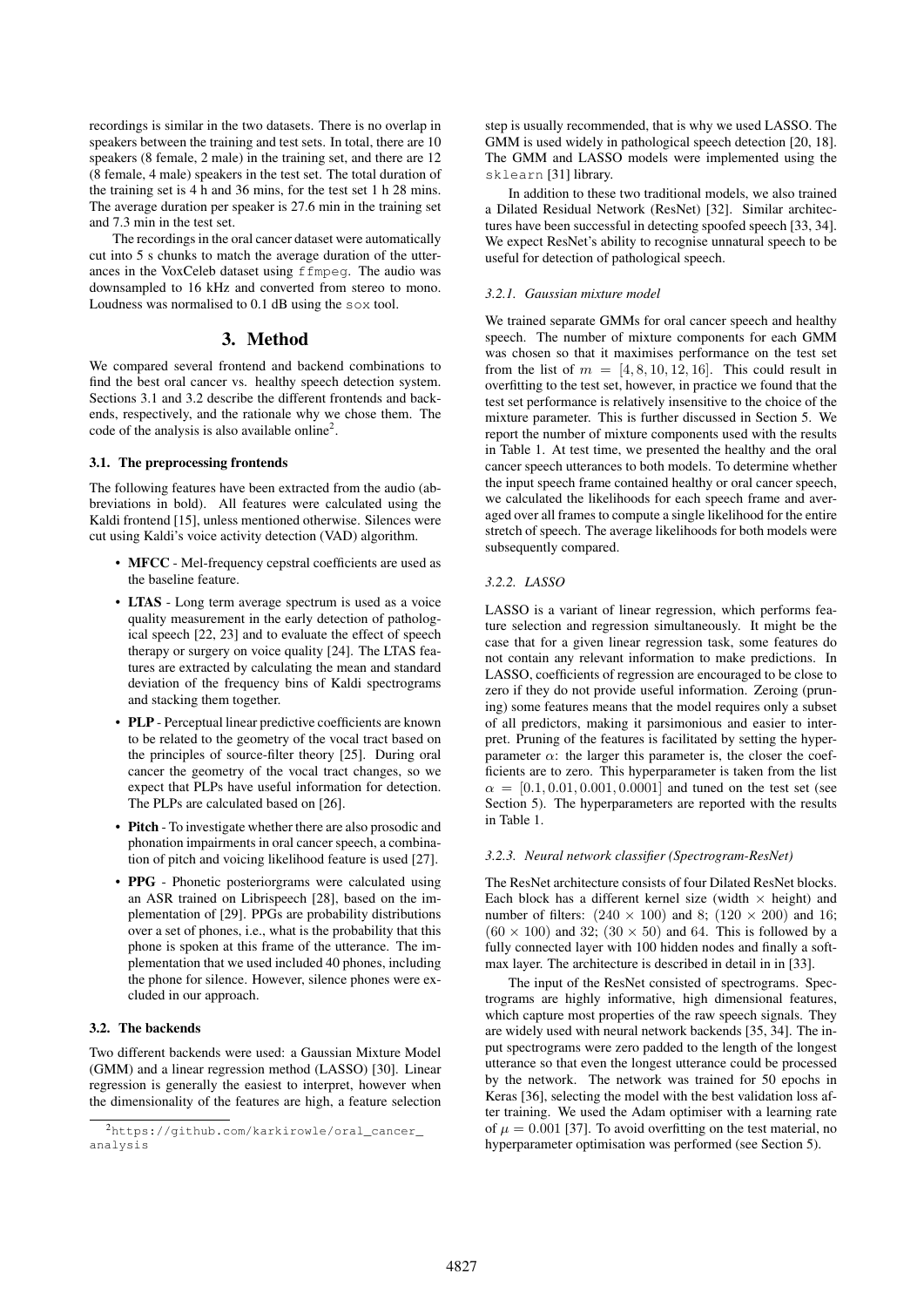Table 1: *Equal error rates (EER) and accuracy of the classifiers with different feature and classifier combinations. Higher accuracy and lower EER is better. Best performances are emphasised in bold.*

| <b>GMM</b>         | PLP    | <b>LTAS</b> | <b>PPG</b> | Pitch  | <b>MFCC</b> | Spectrogram-ResNet |
|--------------------|--------|-------------|------------|--------|-------------|--------------------|
| Train set accuracy | 97.80% | 94.71%      | 85.24%     | 52.04% | 97.02%      | 98.58%             |
| Train set EER      | 1.34%  | 5.3%        | 11.56%     | 39.07% | 2.05%       | 1.00%              |
| Test set accuracy  | 77.52% | 65.59%      | 72.89%     | 43.57% | 76.83%      | 88.37%             |
| Test set EER       | 22.01% | 31.05%      | 29.33%     | 45.65% | 20.62%      | 9.85%              |
| m                  | 8      | 10          | 10         | 16     | 8           | N/A                |
|                    |        |             |            |        |             |                    |
| <b>LASSO</b>       | PLP    | <b>LTAS</b> | PPG        | Pitch  | <b>MFCC</b> | ۰                  |
| Train set accuracy | 85.46% | 98.55%      | 80.59%     | 70.22% | 87.02%      | ۰                  |
| Train set EER      | 9.25%  | 1.45%       | 12.25%     | 29.03% | 8.01%       | ۰                  |
| Test set accuracy  | 80.19% | 87.37%      | 73.35%     | 58.86% | 80.88%      | ۰                  |
| Test set EER       | 20.62% | 10.67%      | 25.84%     | 37.32% | 19.23%      |                    |

# 4. Results and analysis

### 4.1. Results on training and test set

The detection accuracies for the training and test sets are measured using accuracy and equal error rate (EER), and can be seen in Table 1. Chance level accuracy for the test set is 57.82%.  $m$  refers to the number of Gaussian mixture components used during GMM training.  $\alpha$  refers to the sparsity inducing hyperparameter of LASSO, a larger  $\alpha$  indicates a sparser model.

The Spectrogram-ResNet-based detector achieved the best classification performance both in terms of accuracy and EER. This is closely followed by the LTAS-LASSO model. The superiority of the ResNet over the other methods is likely due to the ResNet seeing the whole utterance at once unlike the other methods. LASSO backends always outperformed the GMMbased backends on the test set, which is especially striking on the LTAS-based features. One possible explanation for the performance difference might be the collinearity of certain features as LASSO is known to handle collinearity better. We can see that for non-collinear features like MFCC or PLP the performance difference between LASSO and the GMMs is marginal. The worst performance was achieved by the Pitch features, which is close to chance level for both backends. This indicates that Pitch features are not appropriate for oral cancer speech detection, suggesting that oral cancer speech indeed is impaired primarily on the articulation level [3].

#### 4.2. Analysis of the differences between oral cancer speech and healthy speech

To investigate the differences between oral cancer speech and healthy speech the two best performing architectures (Spectrogram-ResNET, LTAS-LASSO) and PPG-GMM were analysed through the information in the speech signal that was used by these models to distinguish oral cancer speech from healthy speech. While the PPG-GMM does not stand out in terms of accuracy, it lends itself to easy interpretation of the acoustic information used for the task.

#### *4.2.1. Analysis of the Spectrogram-ResNet detector*

To investigate what information the ResNet classifier uses to distinguish between oral cancer speech and healthy speech, we look at what parts of the spectrogram change the classification results the most.

To find these salient parts of the spectrogram, we calculate mean class activation maps, which indicate what frequencies are the most important for detection of both classes, for each sample in our test set as follows: Given a spectrogram image and a class label (oral cancer speech/healthy speech) as input, we pass the



Figure 1: *Mean class activation maps for healthy speech (top panel) and oral cancer speech (bottom panel).*

image through the ResNet to obtain the raw class scores before softmax. The gradients are set to zero for all classes except the desired class (i.e., oral cancer speech), which is set to 1. This signal is then backpropagated to the rectified convolutional feature map of interest [38]. We used the implementation from the keras-vis library.

Figure 1 shows the mean class activation maps for healthy speech and oral cancer speech. For healthy speech (top panel), the neural network spreads its focus (indicated by the coloured bands where red means higher intensity) among all the frequency bands. For oral cancer speech (bottom panel), the majority of the acoustic energy lies above the 4 kHz band. This indicates that sibilant frequencies, which are above 4 kHz [39], might be important for distinguishing between oral cancer and healthy speech. This is in agreement with previous studies who name sibilants as impaired sounds [8].

#### *4.2.2. Analysis of the PPG-GMM detector*

The trained GMM models can be viewed as models of a global oral cancer speaker and a global healthy speaker. The mean parameters of the GMMs can inform us what features are more typical for oral cancer speakers and which for healthy speakers by constructing a difference model. First, we calculate the difference of the mixture components in the two GMMs, obtaining  $a d \in \mathbb{R}^m$  difference vector for each phone. Taking the mean of d, we are able to obtain a signed scalar  $p \in \mathbb{R}$  for each phone class. If  $p$  is positive it means that there is a higher likelihood of occurrence of that phone in oral cancer speech compared to healthy speech. If  $p$  is negative it means that the likelihood of that phone is lower in oral cancer speakers – meaning that they have trouble pronouncing that phone.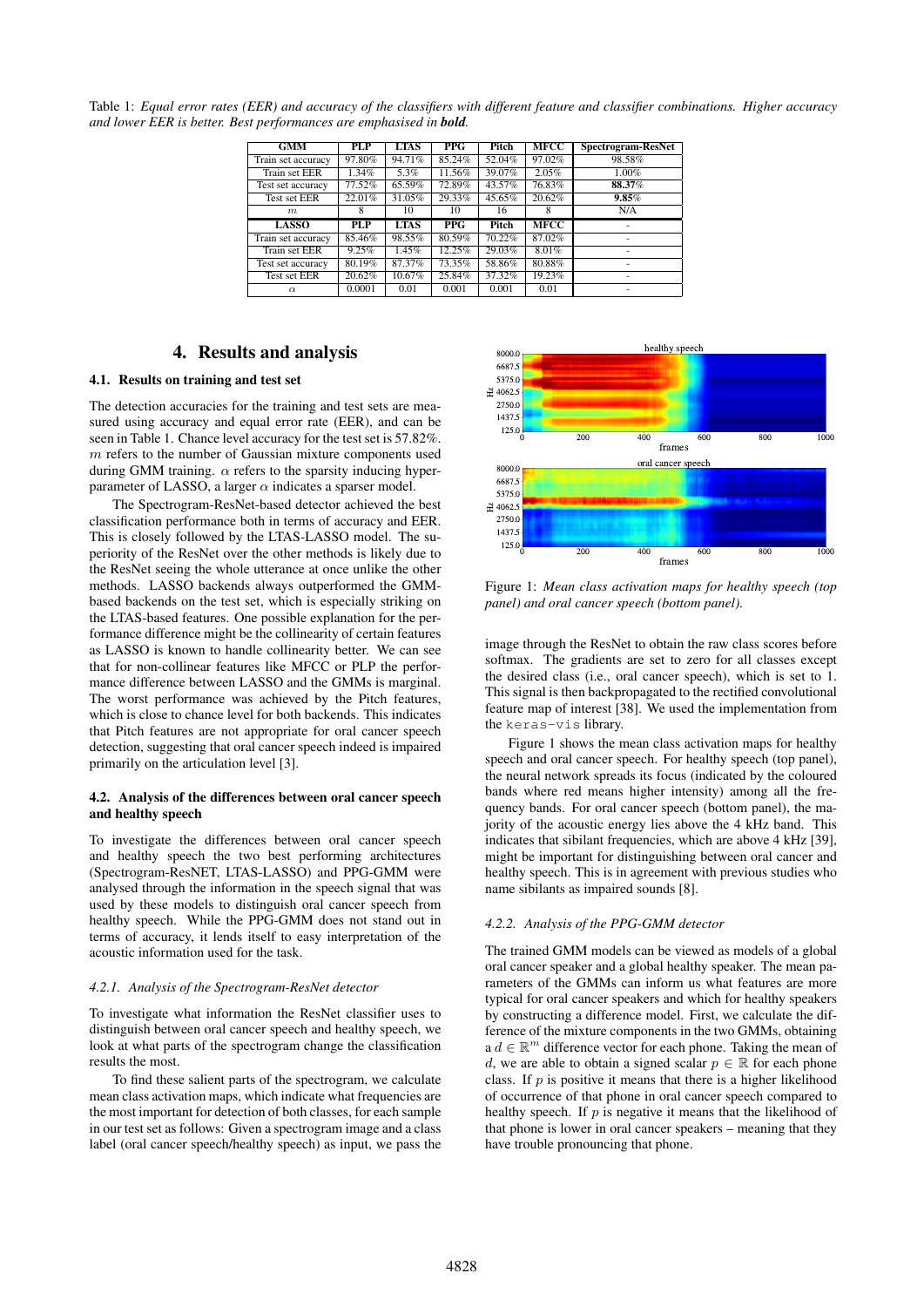

Figure 2: *Mean difference of GMM bins* (p) *of the PPG-GMM architecture.*



Figure 3: *Learned coefficients of the LTAS-LASSO.*

Figure 2 shows the results for the phones with absolute mean differences larger than 0.005. The blue bars indicate phones that are more often present in healthy speech and the red bars indicate phones that are more typical of cancer speakers. We can see that /t/, /w/, /iy/, /k/ and /d/ have lower likelihoods, indicating that some stop consonants are challenging for oral cancer speakers. This is in agreement with [6, 7].

#### *4.2.3. Analysis of the LTAS-LASSO based detector*

LASSO-based models can be analysed using the coefficients of regression. A positive coefficient indicates a feature contributing to the cancer class and vice versa. Figure 3 shows the learned coefficients. The blue line shows the mean coefficients, the orange line shows the standard deviation coefficients of the LTAS. Knowing that neighbouring frequencies are discouraged (because they provide similar (collinear) information), it is still surprising that some frequency bands have several adjacent positive/negative coefficients (clusters, shown as adjacent spikes). These clusters indicate that a greater level of frequency resolution is needed for that particular frequency band. We can see that for oral cancer speech this is the 3-4 kHz, indicating that sibilant frequencies need greater frequency resolution.

## 5. General discussion

The paper presents the first baseline models for the task of healthy vs. oral cancer speech classification. The Spectrogram-ResNet classifier achieved a high classification accuracy and outperformed all other models. A preliminary analysis of the three models indicated that sibilant frequencies, and stop consonant phones are the most decisive in the classification.

The current study used healthy speech from the VoxCeleb

dataset, which only contains recordings from celebrities. Although potentially the detectors could use other features than those related to the acoustic characteristics of the speech for classification, this is not likely: inspection of the recognition results of the individual speakers in both datasets showed that in both datasets some speakers are well classified whereas others are not (range oral cancer speech: 49.7% – 100.0%; range healthy speech:  $34.8\% - 94.4\%$  on the test set), although on average the oral cancer speakers were better classified than the healthy speakers: 89.6% vs. 66.2%.

Because of our relatively small-sized datasets, we kept hyperparameter tuning to a minimum to avoid overfitting on the test set. The more traditional methods (GMM and LASSO) only have a single hyperparameter, so chances of overfitting to the test set are small. Neural networks, on the other hand, usually have a myriad of hyperparameters, which makes overfitting more likely. To avoid this, we refrained from using any tuning mechanisms at all with the neural networks.

# 6. Conclusion

We presented a brand new dataset for analysis of spontaneous oral cancer speech, and showed that a detector based on ResNet taking spectrograms as input had a high performance in distinguishing between oral cancer speech and healthy speech, and generalised well to unseen data. Analysis of the speech signals through the classifiers shows that sibilants and stop consonants are important for oral cancer speech detection, while no evidence has been found on the importance of vowels and diphthongs.

## 7. Acknowledgements

This project has received funding from the European Union's Horizon 2020 research and innovation programme under Marie Sklodowska-Curie grant agreement No 766287. The Department of Head and Neck Oncology and surgery of the Netherlands Cancer Institute receives a research grant from Atos Medical (Hörby, Sweden), which contributes to the existing infrastructure for quality of life research.

#### 8. References

- [1] Kevin D Shield, Jacques Ferlay, Ahmedin Jemal, Rengaswamy Sankaranarayanan, Anil K Chaturvedi, Freddie Bray, and Isabelle Soerjomataram, "The global incidence of lip, oral cavity, and pharyngeal cancers by subsite in 2012," *CA: a cancer journal for clinicians*, vol. 67, no. 1, pp. 51–64, 2017.
- [2] J B Epstein, S Emerton, D A Kolbinson, N D Le, N Phillips, P Stevenson-Moore, and D Osoba, "Quality of life and oral function following radiotherapy for head and neck cancer.," *Head Neck*, 1999.
- [3] Elizabeth C Ward and Corina J van As-Brooks, *Head and neck cancer: treatment, rehabilitation, and outcomes. Chapter 5: Speech and Swallowing Following Oral, Oropharyngeal, and Nasopharyngeal Cancer*, Plural Publishing, 2014.
- [4] Jeri A Logemann, Barbara Roa Pauloski, Alfred W Rademaker, and Laura A Colangelo, "Speech and swallowing rehabilitation for head and neck cancer patients," *Oncology*, vol. 11, no. 5, 1997.
- [5] KDR Kappert, MJA van Alphen, LE Smeele, AJM Balm, and F van der Heijden, "Quantification of tongue mobility impairment using optical tracking in patients after receiving primary surgery or chemoradiation," *PloS one*, vol. 14, no. 8, 2019.
- [6] Tim Bressmann, Hannah Jacobs, Janette Quintero, and Jonathan C Irish, "Speech outcomes for partial glossectomy surgery: